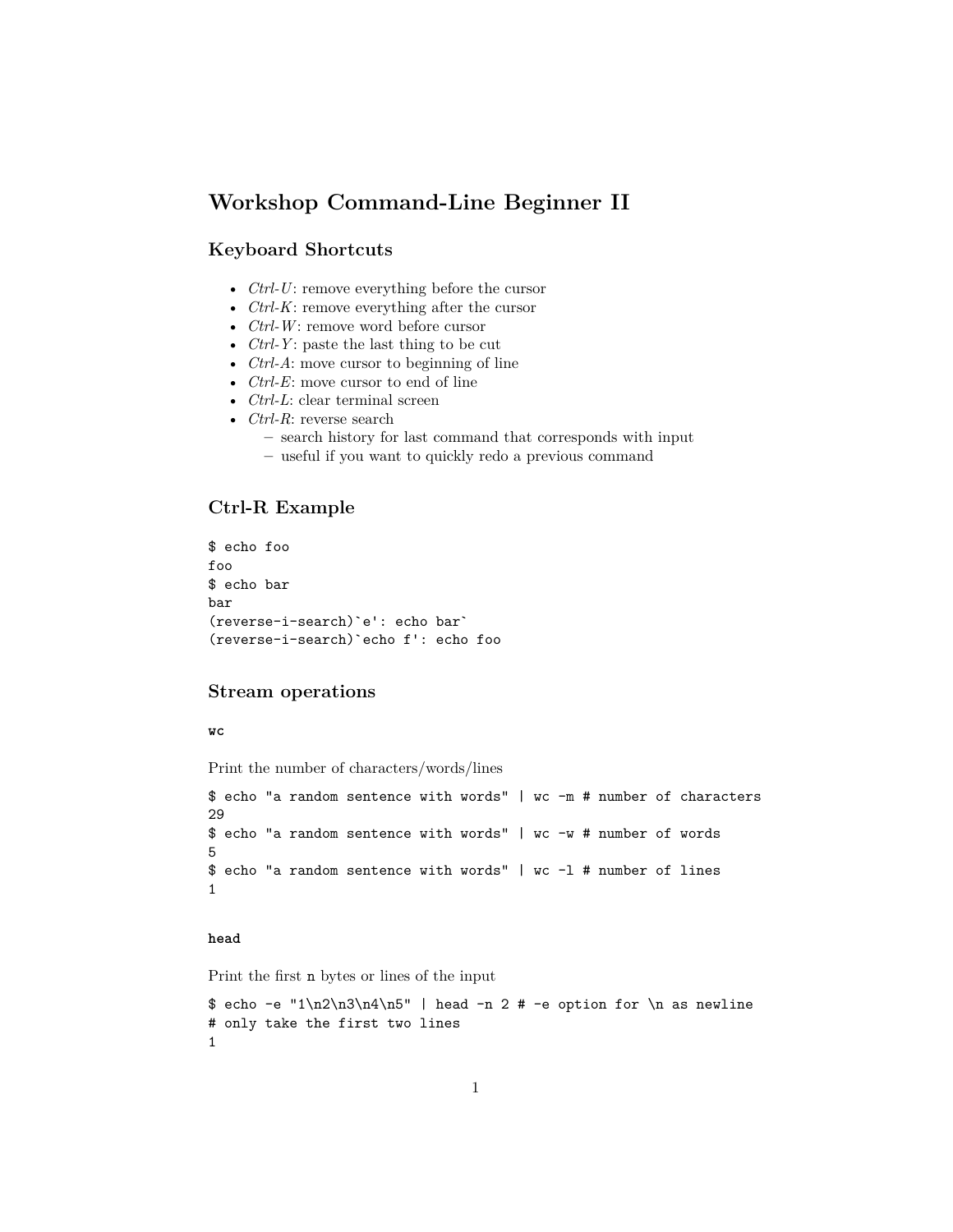```
2
\text{6} echo -e "1\n2\n3\n4\n5" | head -n -2 # drops the last two lines
1
2
3
$ echo hello | head -c 3
hel
$ head -c 9 /dev/urandom | base64
# some random characters
```
#### **cut**

Removes some sections from each line

```
$ echo "hello world" | cut -c 1-3
hel
$ echo "hello world" | cut -c 1,3
hl
$ echo "hello world" | cut -d " " -f 2
world
```
#### **sort**

Sort all lines

```
$ echo -e "c\nb\na"
c
b
a
$ echo -e "c\nb\na" | sort
a
b
c
$ echo -e "c\nb\na" | sort -r # reverse order
c
b
a
$ echo -e "2\n11 | sort
11
2
$ echo -e "2\n11 | sort -n # sort numbers
2
11
```
-h option will sort numbers in human readable format like 2M (for megabyte) and 1G (for gigabyte)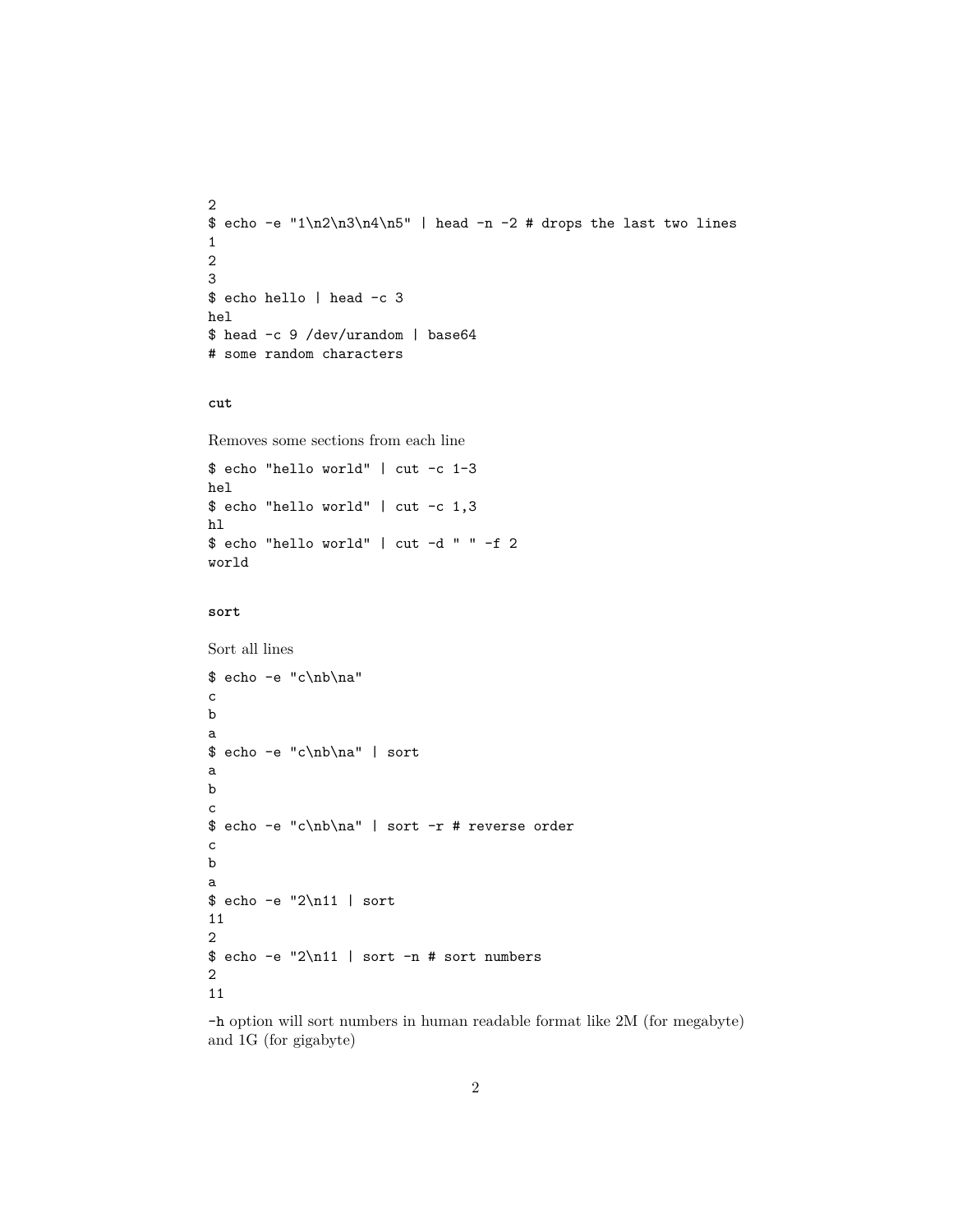```
$ du -hs * | sort -h
# files and directories in current directory sorted on human readable size
```
**uniq**

1 b

Remove repeated lines, but only if they are right next to each other. So you might have to sort first.

```
$ echo -e "a\nb\na"
a
b
a
$ echo -e "a\nb\na" | uniq
a
b
a
$ echo -e "a\nb\na" | sort | uniq
a
b
-c makes uniq count occurences of each unique value
$ echo -e "a\nb\na" | sort | uniq -c
2 a
```
#### **Stream editing with sed**

```
$ echo "hello world" | sed "s/hello/goodbye/"
goodbye world
```
Replace first occurence of hello with goodbye You can use regular expressions

\$ echo "hello hello" | sed "s/hello/bye/g" bye bye

g tells sed to replace *every* occurence

\$ echo "hello Hello" | sed "s/hello/bye/gi" bye bye

i tells sed to search case-insensitive

## **Editing files with sed**

\$ sed -e "/^#.\*/d" -e "s/#.\*//g" -i file-with-comments # file now has no comments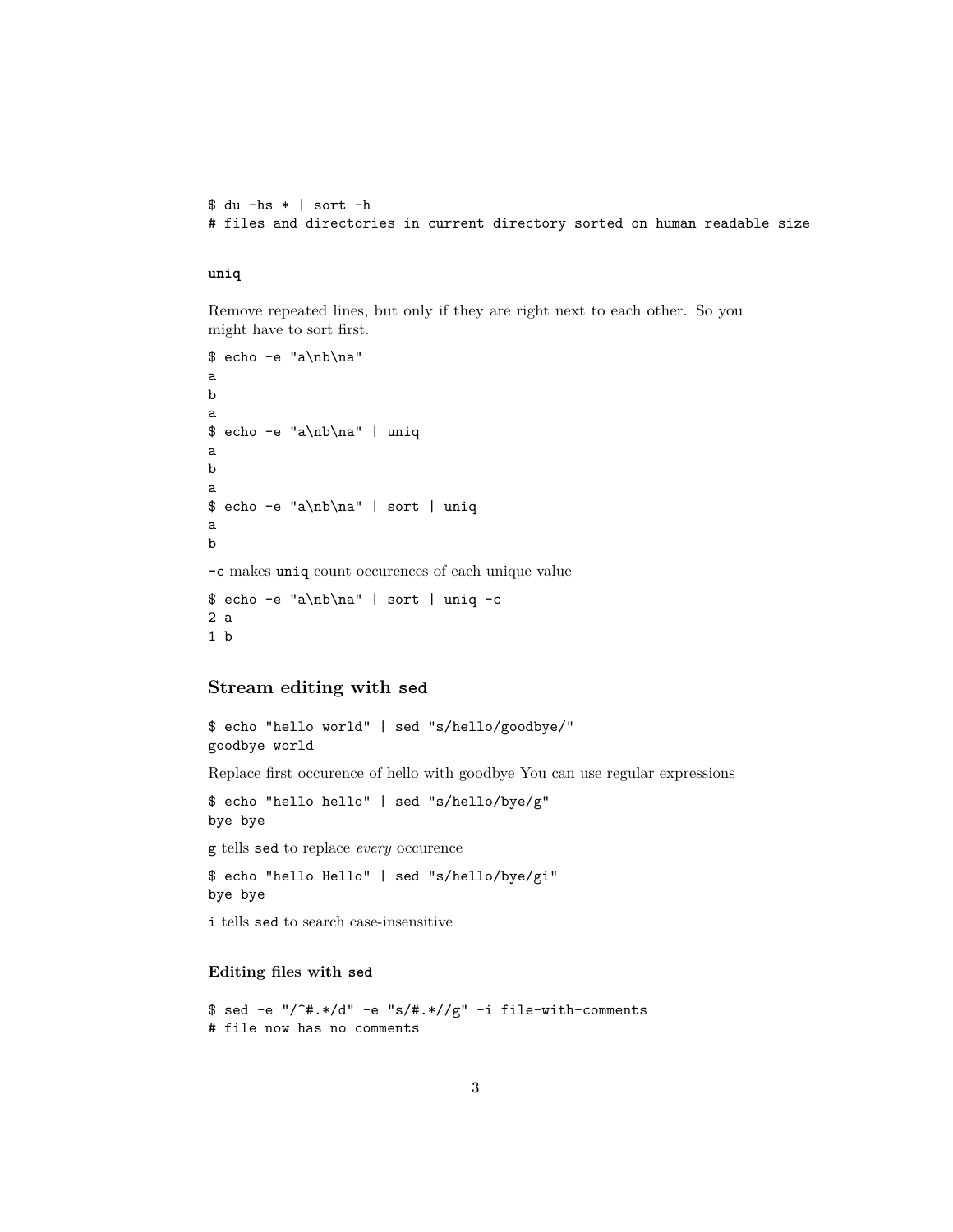- /regex/d removes all lines that match
- $\bullet~$   $\hat{}$  means start of the line
- -e allows you to do multiple operations with one command
- -i tells sed to edit the file *inplace*

# **Command substitution**

```
$( command )
```
This expression will be replaced by the output of the command.

```
$ touch $(hostname | sed "s/o/a/g")
```
Hostname print the current machine's name, so this will create a file whith the name of the current machine. But with the o's replaced with a's.

```
$ echo $(cat file-with-spaces-and-newlines)
a b c
$ echo "$(cat file-with-spaces-and-newlines)"
a b
c
```
If output contains whitespace, each word is interpreted as seperate argument. Use quotes to preserve whitespace, everything between is interpreted as single argument.

# **Command substitution as file**

```
<( command )
```
Represents a fake file containing the command's output.

Boring example:

\$ cat <(echo hello) hello

Cool example:

- curl prints content of website
- vim text editor, opens file

```
$ vim <(curl michiel.ulyssis.be)
```
Doesn't work with nano :(

# **Finding files with find**

find [path] [expression]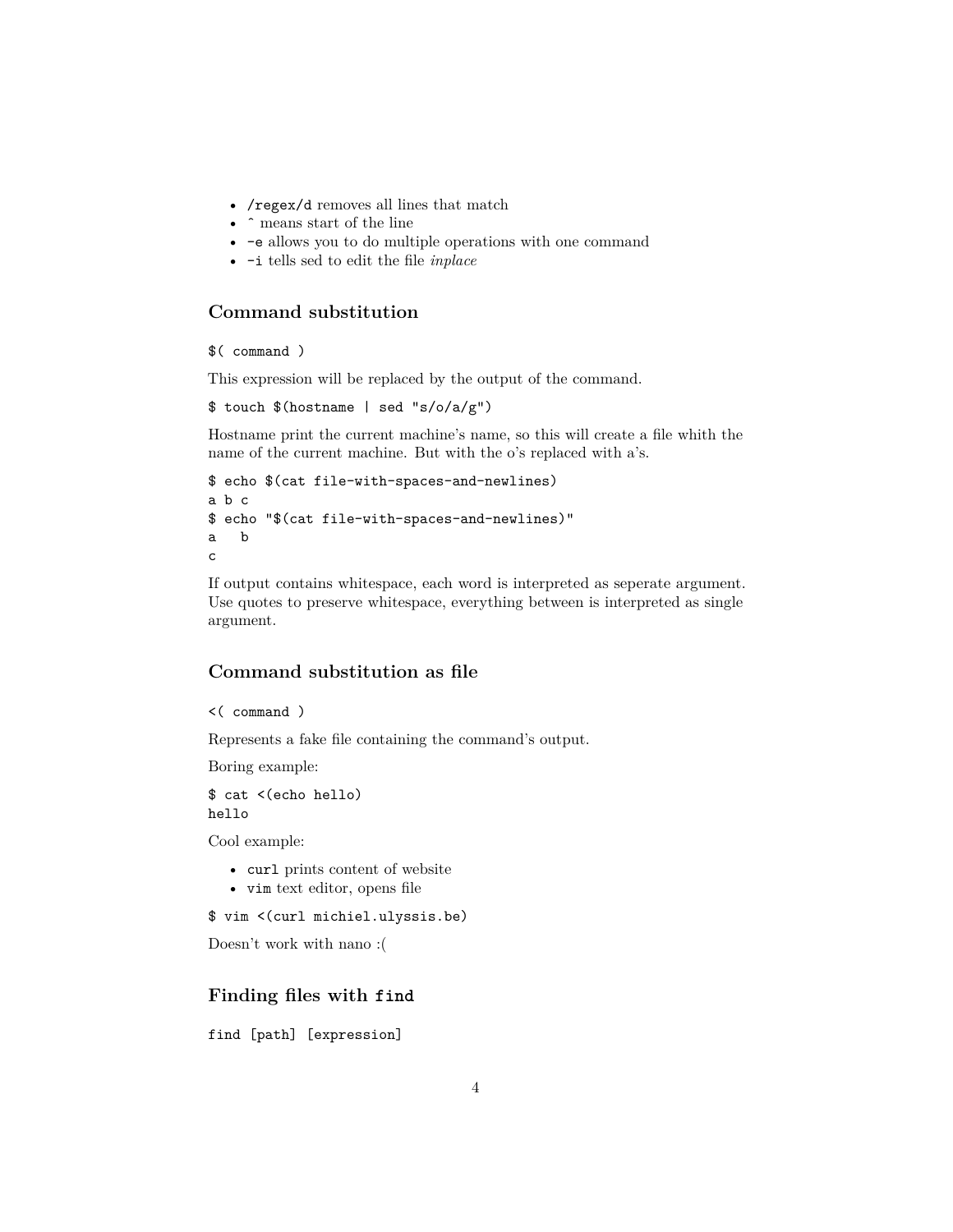Prints files and directories. If path is omitted, the current working directory is used.

#### **Tests**

- -type f or d for only files/directories respectively
- -name name
	- **–** can include wildcards: eg finding all txt files find -name "\*.txt" quotes are required, else bash will interpet \* als wildcard
- -user name all files owned by a certain user
- many others, check the man page
- find gives alot of Permission denied errors when you are not allowed to read certain files. Use find [path] [expression] 2> /dev/null to filter those out

#### **Making find do things**

- -delete instead of print, delete the files
- $-exec command \{\}\i$ ; execute command, with  $\{\}\n$  substituted with the found file, for every found file.

```
$ mkdir somedir
$ find -name "*.txt" -exec cp {} somedir \;
```
Copies all txt files to the somedir directory.

\$ find somedir -name "\*.txt" -delete

Deletes all txt files in somedir.

## **Combining find and xargs**

### **Recap xargs**

Executes a given command with with arguments comming from stdin.

```
$ echo "world everyone" | xargs echo hello
hello world everyone
$ echo "world everyone" | xargs -n 1 echo hello
# -n specifies how many args per command
hello world
hello everyone
```
- There are also other options like  $-1$  to execute the command for each line.
- -s for number of characters per command.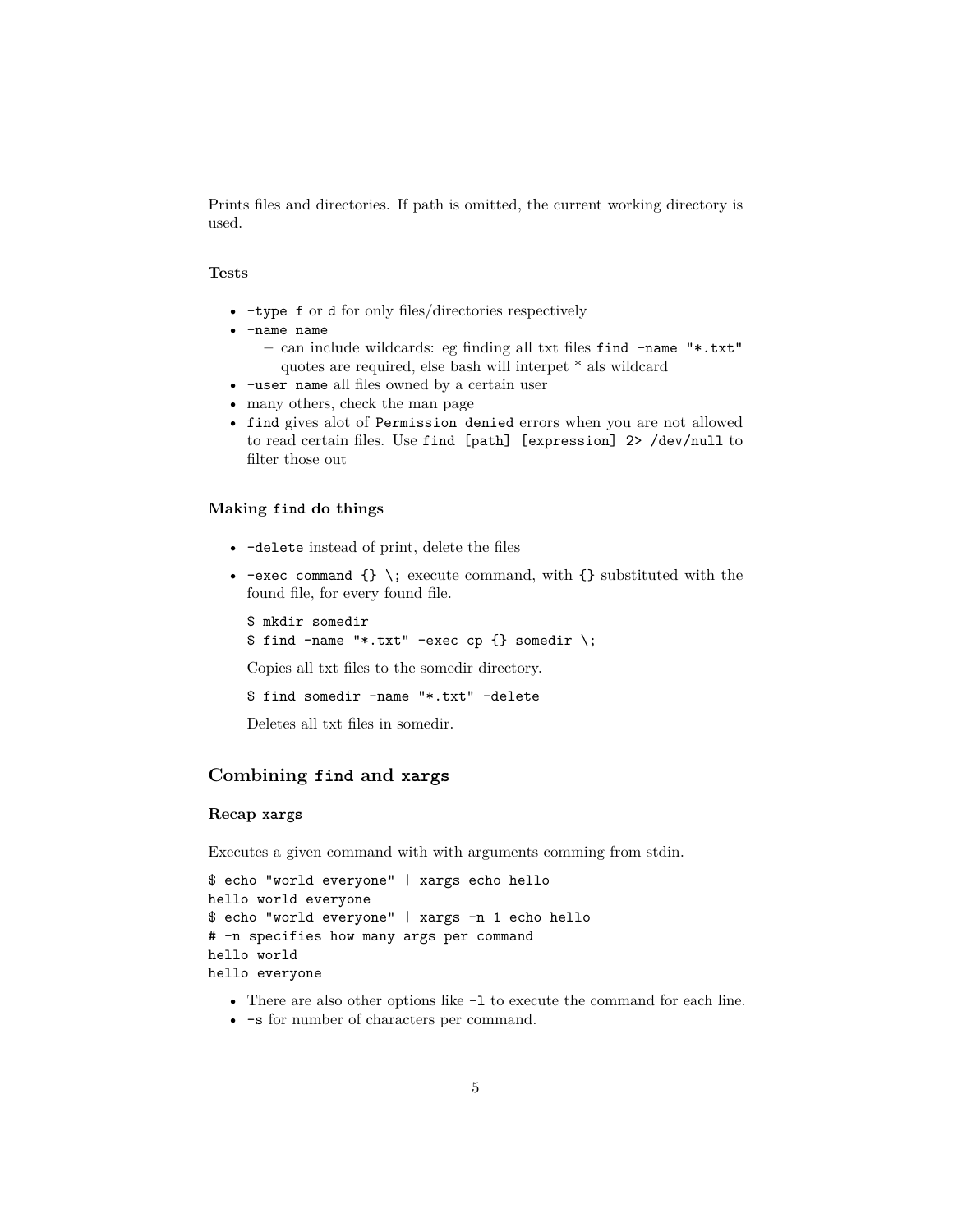• Personal favorite: -P for how many processes executed in parallel for if the command takes a while, to speed things up on SMP systems

#### **Combining find and xargs**

Little bit more flexible than -exec

touch filename\ with\ spaces.txt \$ find -name "\*.txt" | xargs rm -f rm: cannot remove './filename': No such file or directory rm: cannot remove 'with': No such file or directory rm: cannot remove 'spaces.txt': No such file or directory

Files with spaces might cause problems, seen as seperate argument The solution is to seperate args with a null byte.

\$ find -name "\*.txt" -print0 | xargs -0 rm -f

# **Connectors**

#### **Return codes**

When commands end, they return a return code (number). When the command failed, that code will be non-zero. Zero means everything went OK.

# **&&**

These are actually logic operators

```
$ command1 && command2
```
The second command will only be executed if the first succeeds.

#### **||**

\$ command1 || command2

The second command will only be executed if the first one fails.

#### **;**

Always executes both, used to put multiple commands on one line.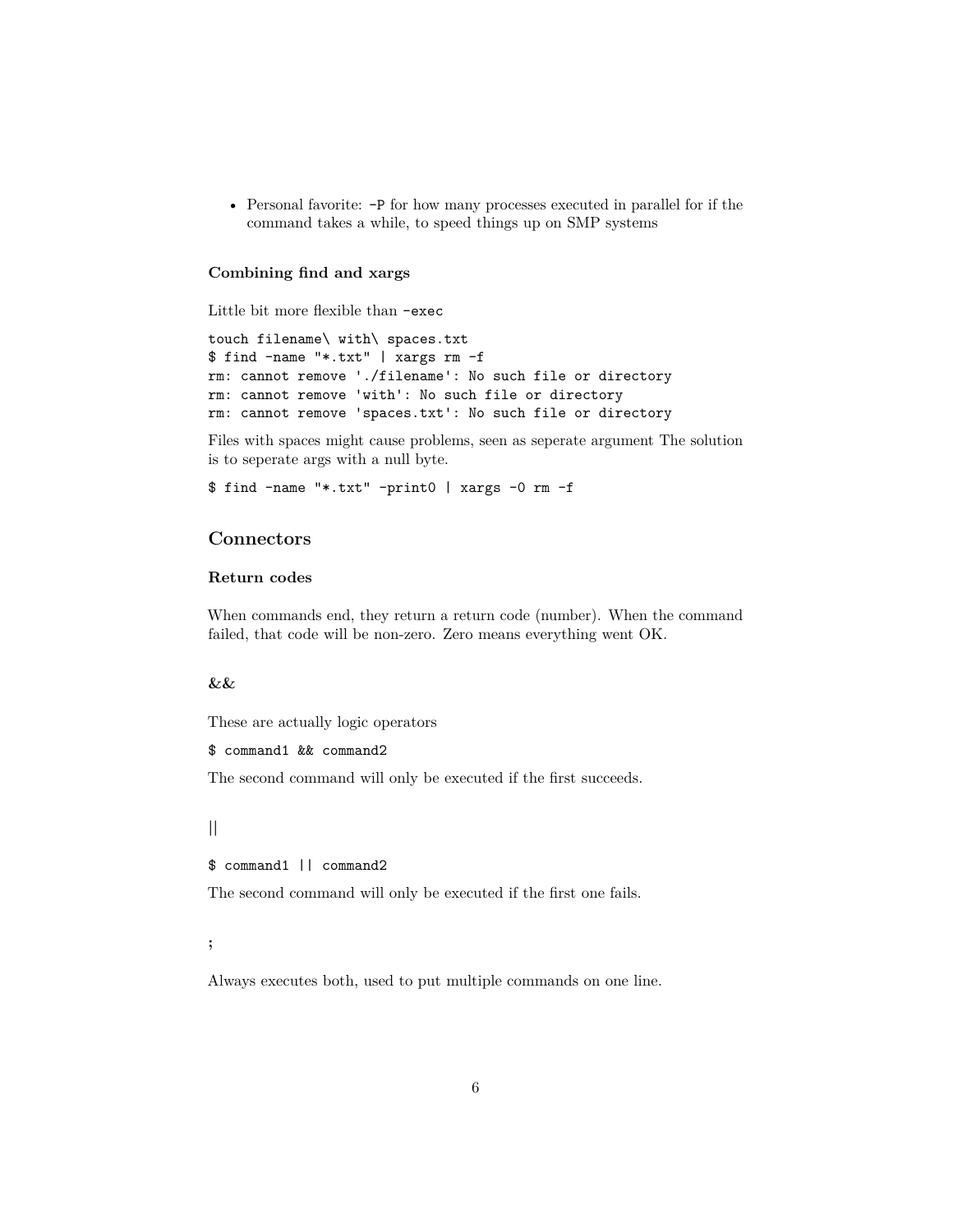# **Asynchronous jobs**

#### \$ command&

& behind the command will cause the command to be executed asynchronously. During the commands execution, you will keep control over the shell and be able to do multiple things at the same time.

\$ sleep 5& \$ sleep 10& # you can do this on the same line # now we play the waiting game

It will report when it's done, and it will keep printing to stdout. You can use jobs to see what's in the background, and fg to bring the last job to the foreground and take control over it.

```
$ sleep 500&
$ jobs
[1] + Running sleep 500 &
$ fg
#Ctrl-C, now it's closed
```
*Ctrl-Z* will suspend the current process and put it in the background, The process's progress will be paused though, if you want it to continue it's work in the background type bg.

```
$ sleep 5
# Ctrl-Z
$ jobs
[1] + Stopped sleep 5
$ bg
[1]+ sleep 5 &
[1]+ Done sleep 5
```
This is useful for putting editors in the background and you need to use the shell but don't want to close your editor just yet.

```
nano -z # z option allows suspending
# type some stuff and do Ctrl-z
Use "fg" to return to nano.
[1]+ Stopped nano -z
fg
# etc etc
```
Killing a job can also be done using kill %1 with 1 a job id reported by jobs.

disown will detach a job from the shell, you can than close the shell and the job will keep running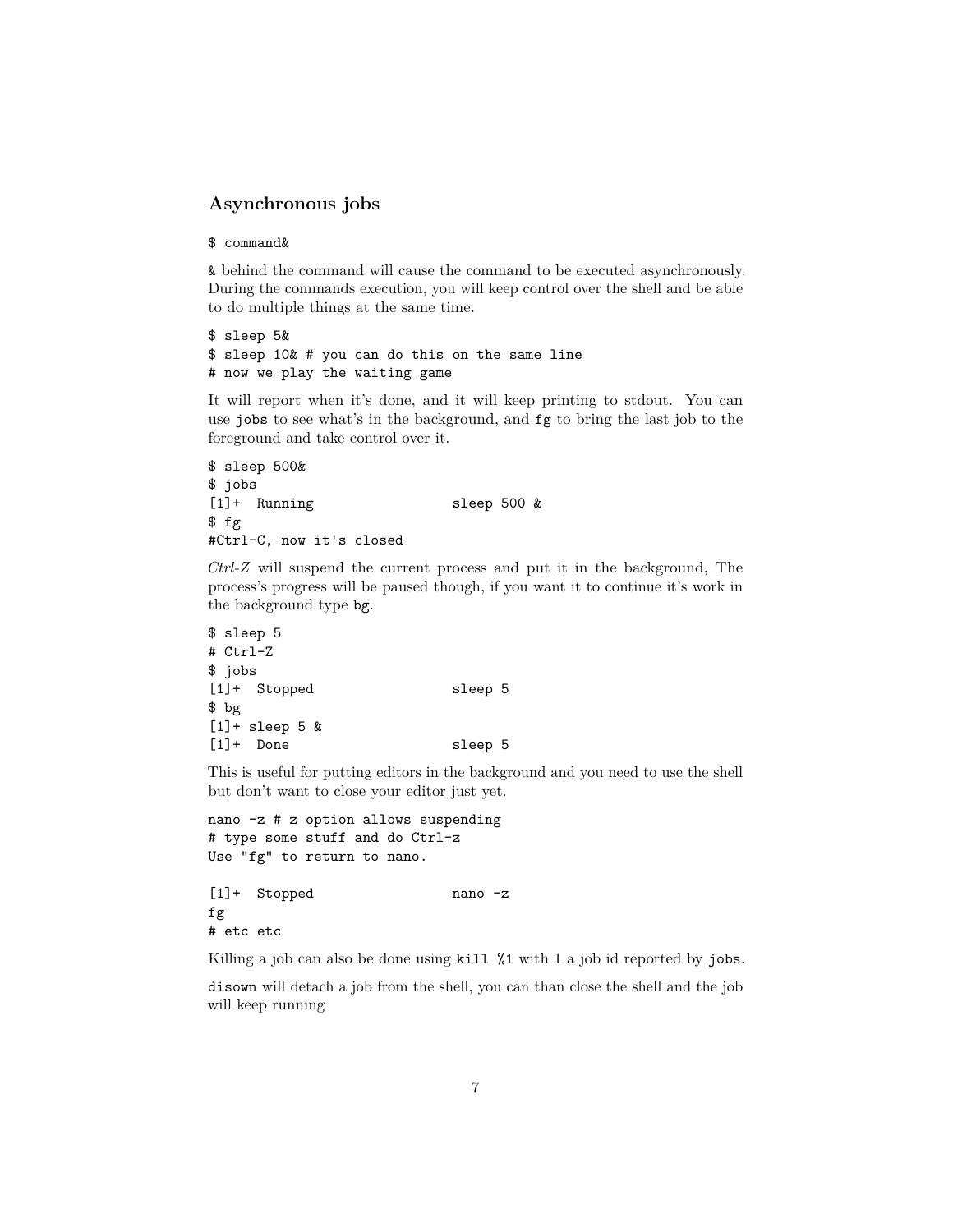# **Basics of bash scripting**

# **Variables**

Getting the content of a variable is done by putting a \$ infront of it.

Setting variables:

```
$ a="some string" # no spaces between varname, = and content
$ echo "$a" # best use quotes
some string
$ username=$(whoami)
$ echo $username
username
```
Variable names can only be alphanumeric, so anything else will mean the rest of the string

```
touch /tmp/$username/newfile # this works
touch /tmp/$username1 # wont work
touch /tmp/${username}1 # curly brackets fixes this
```
Your shell already have several variables set, these are called environment variables.

```
$ echo $HOME
```

```
/home/username
$ echo $PWD # $(pwd) has the same result
/path/to/current/directory
$ echo $USER
username
```
You can request all of them using env

### **Some special variables**

```
$ echo $RANDOM
# random number
$ echo $? # return/exit code of previous command
\Omega$ false
$ echo $?
1
$ echo $$
# pid of current shell
```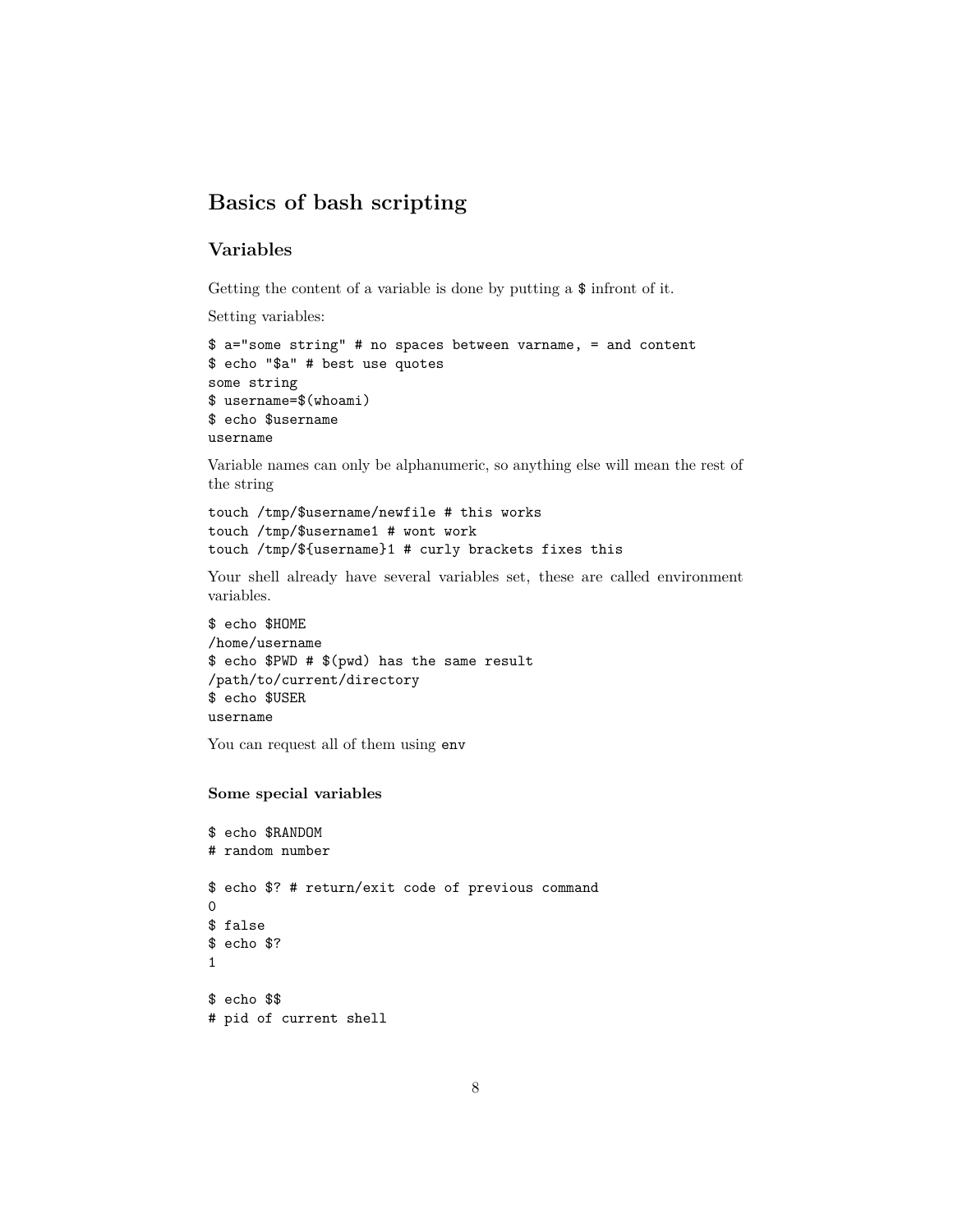```
$ echo $!
# pid of last job in background
sleep 5&
[1] 7012
$ echo $!
7012
```
Killing a command that has been running for to long

```
some_command="sleep 10000000000"
timeout=5
$some_command & sleep $timeout; kill -9 $! # use eval or not?
# if command takes to long, kill it
```
# **for loops**

```
for item in $list
 do_something_with $item
for item in $list
do
 multiple
 commands
 with $item
done
```
\$list should be a list with each item seperated with whitespace (newlines work too)

```
for char in a b c
do
 echo character: $char # each char on a seperate
done
```
Don't do the next example, when using quotes, the list will be one item, containing the whitespace

```
for char in "a b c"
do
 echo characters: $char # only one line
done
```
Example: getting contents of all files in current directory

```
for file in *; do
 Contents of $file
 echo "--------------"
 cat $file
 echo
```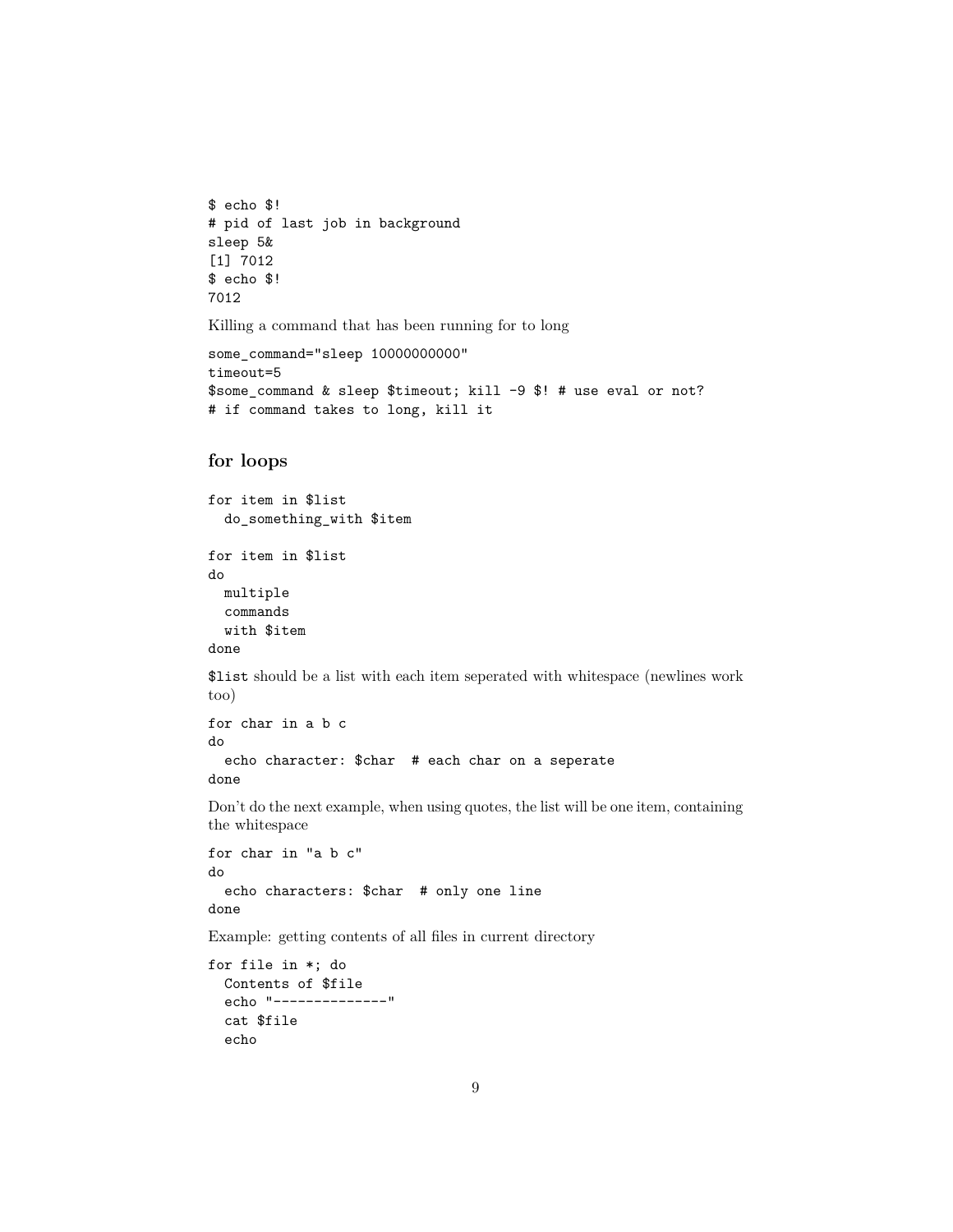done

Want all files starting with a dot too?

```
for file in $(ls -A); do
 echo "Contents of $file"
 echo "--------------"
 cat $file
 echo
done
Iterating over numbers
$ echo {1..9}
```
1 2 3 4 5 6 7 8 9 for i in {1..9}; do touch file-\$i done

# **if statements**

```
if command; then
 do_this_command
else # can be omitted
 do_other_command #
fi
```
If the command's return code is 0 execute what is below the then, else, below the else

The next example: get all files with a certain content in the current directory.

```
echo "some content" > some_file
for file in *; do
 if grep "some content" &> /dev/null
 then
    echo $file
 fi
done
```
## **test**

Testing arbitrary things, like equality of strings, is done with test (=  $[$ [ $=$  [ $)$ ]) Check the man page for everything you can test.

if  $[5 = 5]$ ; then echo "Equal :)"